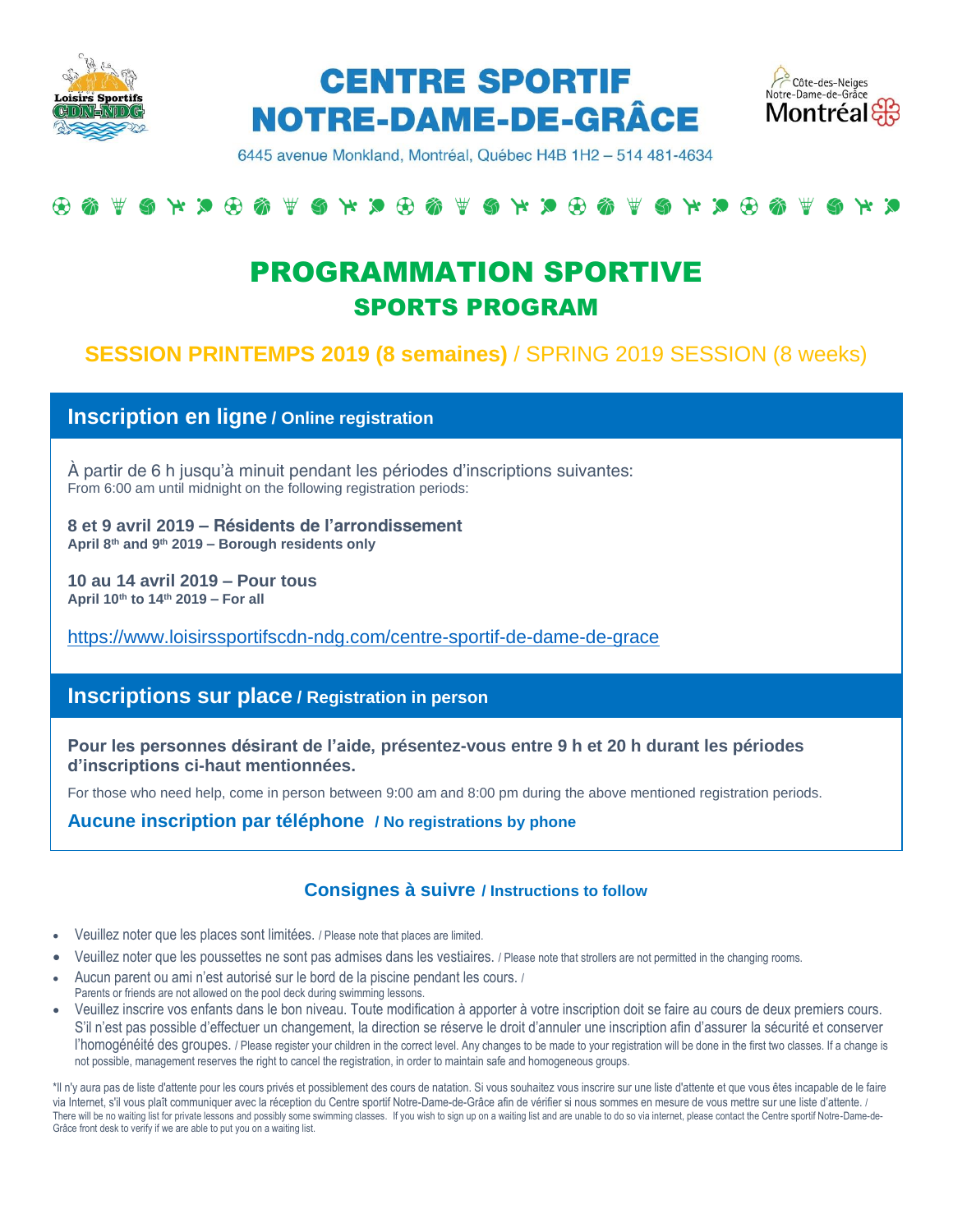## **Activités enfants (1 à 5 ans) Children Activities (1 to 5 years old)**



**Pré-requis :** Les enfants doivent suivre les niveaux en fonction de leur âge. Chaque enfant doit être accompagné d'un parent.

| Poussins coquins <sup>MD</sup> / Cheeky Chicks <sup>MD</sup> |                        |                                                   |                 |      |  |
|--------------------------------------------------------------|------------------------|---------------------------------------------------|-----------------|------|--|
| TDMK-PC-1                                                    | 12 - 16 mois           | Jeudi / Thursday                                  | $9:00 - 9:50$   | 60\$ |  |
| TDMK-PC-2                                                    | 12 - 16 mois           | Dimanche / Sunday                                 | $9:00 - 9:50$   | 60\$ |  |
|                                                              |                        |                                                   |                 |      |  |
|                                                              |                        | Lapins taquins <sup>MD</sup> / Bouncing BunniesMD |                 |      |  |
| TDMK-LT-1                                                    | 16 - 20 mois           | Jeudi / Thursday                                  | 10:00 - 10:50   | 60\$ |  |
| TDMK-LT-2                                                    | 16 - 20 mois           | Dimanche / Sunday                                 | $9:00 - 9:50$   | 60\$ |  |
|                                                              |                        |                                                   |                 |      |  |
|                                                              |                        | Ratons friponsMD / Rascally RaccoonsMD            |                 |      |  |
| <b>TDMK-RF-1</b>                                             | 20 - 24 mois           | Jeudi / Thursday                                  | $10:00 - 10:50$ | 60\$ |  |
| TDMK-RF-2                                                    | 20 - 24 mois           | Dimanche / Sunday                                 | 10:00 - 10:50   | 60\$ |  |
|                                                              |                        |                                                   |                 |      |  |
|                                                              |                        | Oursons mignonsMD / Buddy BearsMD                 |                 |      |  |
| TDMK-OM-1                                                    | $2 - 2\frac{1}{2}$ ans | Jeudi / Thursday                                  | 11:00 - 11:50   | 60\$ |  |
| TDMK-OM-2                                                    | $2 - 2\frac{1}{2}$ ans | Dimanche / Sunday                                 | $10:00 - 10:50$ | 60\$ |  |
|                                                              |                        |                                                   |                 |      |  |
|                                                              |                        | P'tits loups filousMD / Wonder WolvesMD           |                 |      |  |
| TDMK-LF-1                                                    | $2\frac{1}{2} - 3$ ans | Mercredi / Wednesday                              | 16:00 - 16:50   | 60\$ |  |
| TDMK-LF-2                                                    | $2\frac{1}{2} - 3$ ans | Jeudi / Thursday                                  | 11:00 - 11:50   | 60\$ |  |
| TDMK-LF-3                                                    | $2\frac{1}{2} - 3$ ans | Samedi / Saturday                                 | 12:10 - 13:00   | 60\$ |  |
|                                                              |                        |                                                   |                 |      |  |
|                                                              |                        | Renards débrouillardsMD / Feisty FoxesMD          |                 |      |  |
| TDMK-RD-1                                                    | $3 - 4$ ans            | Mercredi / Wednesday                              | 17:00 - 17:50   | 60\$ |  |
| TDMK-RD-2                                                    | $3 - 4$ ans            | Dimanche / Sunday                                 | 11:00 - 11:50   | 60\$ |  |
| TDMK-RD-1B                                                   | 3 - 4 ans (Basketball) | Samedi / Saturday                                 | 13:10 - 14:00   | 60\$ |  |
| TDMK-RD-1S                                                   | 3 - 4 ans (Soccer)     | Samedi / Saturday                                 | 14:10 - 15:00   | 60\$ |  |
| TDMK-RD-1D                                                   | 3 - 4 ans (Danse)      | Samedi / Saturday                                 | 15:10 - 16:00   | 60\$ |  |
| TDMK-RD-2D                                                   | 3 - 4 ans (Danse)      | Dimanche / Sunday                                 | 16:10 - 17:00   | 60\$ |  |
|                                                              |                        |                                                   |                 |      |  |
|                                                              |                        | Aigles agiles <sup>MD</sup> / Energetic EaglesMD  |                 |      |  |
| TDMK-AIG-1                                                   | $4 - 5$ ans            | Mercredi / Wednesday                              | 18:00 - 18:50   | 60\$ |  |
| TDMK-AIG-2                                                   | $4 - 5$ ans            | Dimanche / Sunday                                 | $11:00 - 11:50$ | 60\$ |  |
| TDMK-AIG-3                                                   | $4 - 5$ ans            | Dimanche / Sunday                                 | 17:10 - 18:00   | 60\$ |  |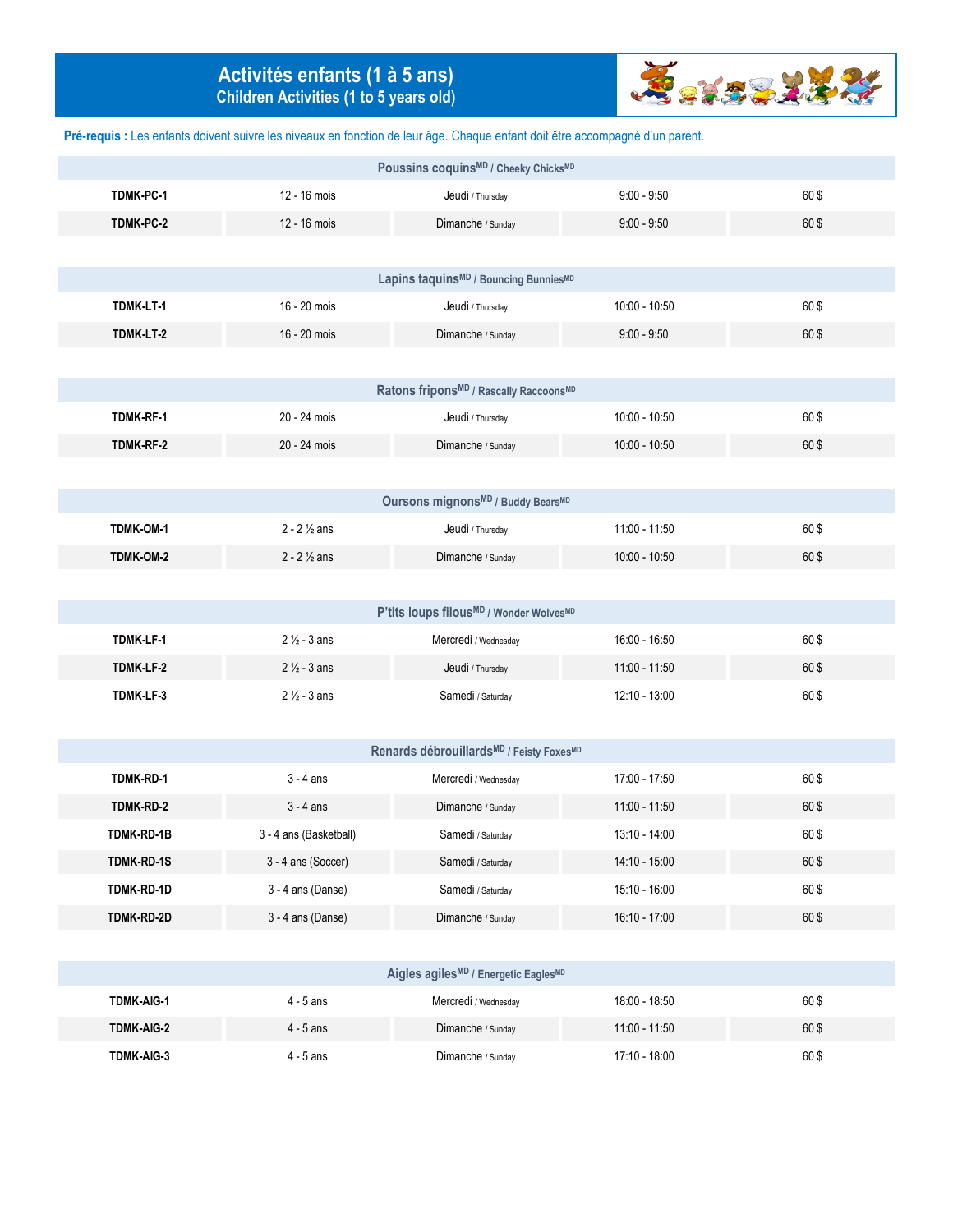# **Activités Infants (3 à 13 ans) / Children Activities (3 to 13 years old)**

|                   |                                | Athlétisme / Track and Field  |                 |      |
|-------------------|--------------------------------|-------------------------------|-----------------|------|
| ATHL-6-8          | $6 - 8$ ans                    | Lundi / Monday                | 18:15 - 19:15   | 45\$ |
| ATHL-9-13         | $9 - 13$ ans                   | Lundi / Monday                | 19:30 - 20:30   | 45\$ |
|                   |                                |                               |                 |      |
|                   |                                | <b>Badminton</b>              |                 |      |
| <b>BAD-6-8</b>    | $6 - 8$ ans                    | Mardi / Tuesday               | 17:00 - 18:00   | 45\$ |
| <b>BAD-9-12</b>   | $9 - 12$ ans                   | Jeudi / Thursday              | 17:00 - 18:00   | 45\$ |
|                   |                                |                               |                 |      |
|                   |                                | <b>Basketball</b>             |                 |      |
| <b>BASK-4-5-1</b> | $4 - 5$ ans                    | Dimanche / Sunday             | 14:00 - 15:00   | 45\$ |
| <b>BASK-4-5-2</b> | $4 - 5$ ans                    | Dimanche / Sunday             | 14:00 - 15:00   | 45\$ |
| <b>BASK-6-8</b>   | $6 - 8$ ans                    | Dimanche / Sunday             | 15:15 - 16:15   | 45\$ |
| BASK-6-8A         | 6 - 8 ans (Avancé / Advanced)  | Dimanche / Sunday             | 17:45 - 18:45   | 45\$ |
| <b>BASK-9-12</b>  | $9 - 12$ ans                   | Dimanche / Sunday             | 16:30 - 17:30   | 45\$ |
| <b>BASK-9-12A</b> | 9 - 12 ans (Avancé / Advanced) | Dimanche / Sunday             | 17:45 - 18:45   | 45\$ |
|                   |                                |                               |                 |      |
|                   |                                | Danse Hip-Hop / Hip-hop Dance |                 |      |
| HIP-4-5-1         | $4 - 5$ ans                    | Vendredi / Friday             | 16:45 - 17:30   | 45\$ |
| HIP-4-5-2         | $4 - 5$ ans                    | Samedi / Saturday             | 16:45 - 17:30   | 45\$ |
| HIP-6-8-1         | $6 - 8$ ans                    | Vendredi / Friday             | 17:45 - 18:45   | 45\$ |
| HIP-6-8-2         | $6 - 8$ ans                    | Vendredi / Friday             | 19:00 - 20:00   | 45\$ |
| HIP-9-12-1        | $9 - 12$ ans                   | Vendredi / Friday             | $20:15 - 21:15$ | 45\$ |
| HIP-9-12-2        | $9 - 12$ ans                   | Samedi / Saturday             | 17:45 - 18:45   | 45\$ |
|                   |                                |                               |                 |      |
|                   |                                | <b>Hockey Cosom</b>           |                 |      |
| HOCKY6-8          | $6 - 8$ ans                    | Vendredi / Friday             | 18:15 - 19:15   | 45\$ |
| <b>HOCKY9-12</b>  | $9 - 12$ ans                   | Vendredi / Friday             | 19:30 - 20:30   | 45\$ |
|                   |                                |                               |                 |      |
|                   |                                | <b>Soccer</b>                 |                 |      |
| SOC-4-5-1         | $4 - 5$ ans                    | Mercredi / Wednesday          | 17:00 - 18:00   | 45\$ |
| SOC-4-5-2         | $4 - 5$ ans                    | Mercredi / Wednesday          | 17:00 - 18:00   | 45\$ |
| SOC-6-8-1         | $6 - 8$ ans                    | Lundi / Monday                | 17:00 - 18:00   | 45\$ |
| SOC-6-8-2         | $6 - 8$ ans                    | Mercredi / Wednesday          | 18:15 - 19:15   | 45\$ |
| SOC-6-8A1         | 6 - 8 ans (Avancé / Advanced)  | Lundi / Monday                | 17:00 - 18:00   | 45\$ |
| SOC-6-8A2         | 6 - 8 ans (Avancé / Advanced)  | Mercredi / Wednesday          | 18:15 - 19:15   | 45\$ |
| SOC-9-12-1        | $9 - 12$ ans                   | Mercredi / Wednesday          | 19:30 - 20:30   | 45\$ |
| SOC-9-12A1        | 9 - 12 ans (Avancé / Advanced) | Dimanche / Sunday             | 12:30 - 13:30   | 45\$ |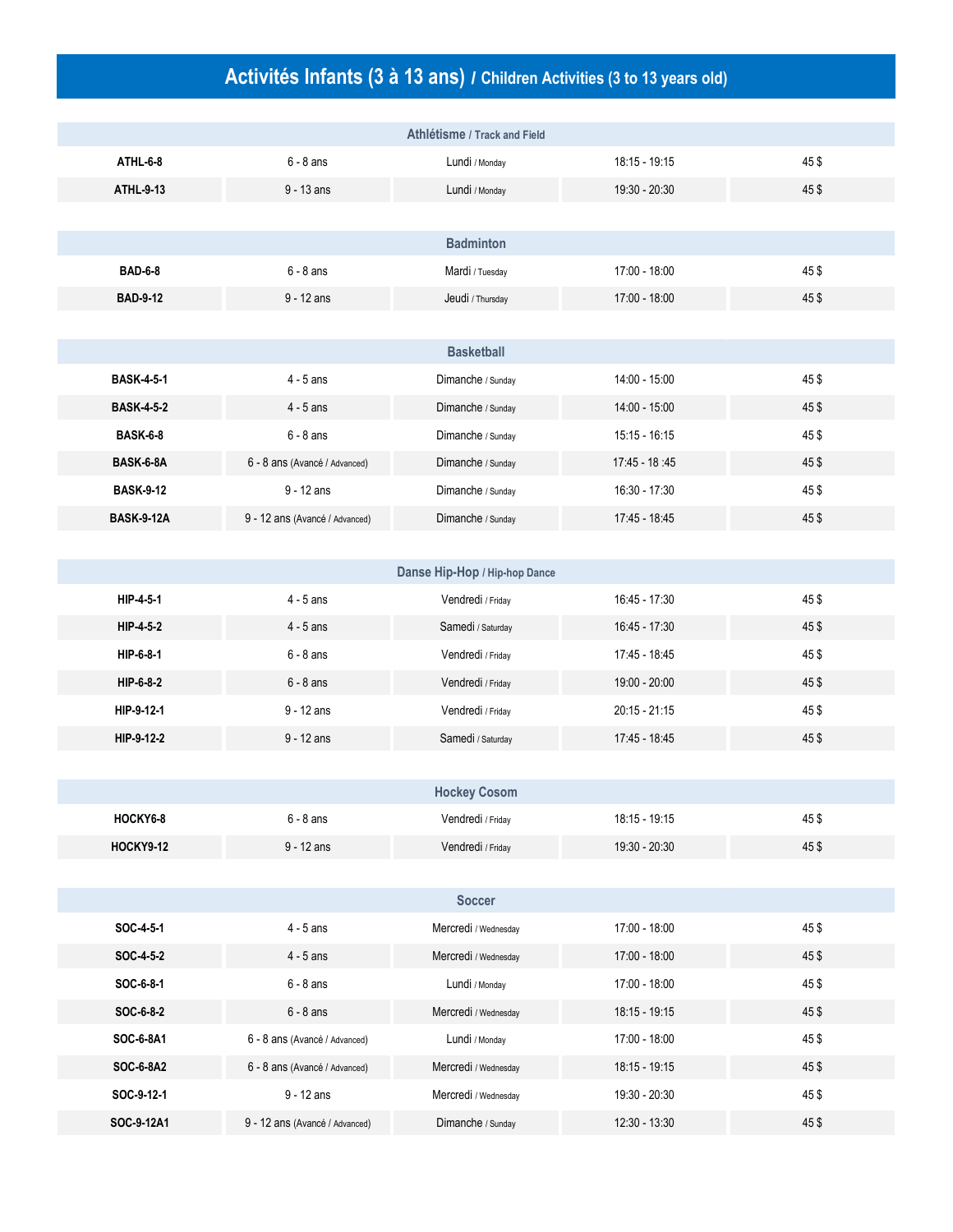#### **Tae Kwon Do ITF 6-12 ans**

#### Contactez Maître Sylvain Boucher, 8<sup>e</sup> dan au 514 445-2327 pour tarifs, horaires et inscription.

|                  |              | Tennis de Table / Ping Pong    |                 |      |
|------------------|--------------|--------------------------------|-----------------|------|
| <b>PING-9-15</b> | $9 - 12$ ans | Vendredi / Friday              | 17:00 - 18:00   | 45\$ |
|                  |              |                                |                 |      |
|                  |              | Volleyball                     |                 |      |
| VOLLEY9-12       | $9 - 12$ ans | Mardi / Tuesday                | $17:00 - 18:00$ | 45\$ |
|                  |              |                                |                 |      |
|                  |              | Zumba pour enfant / Zumba kids |                 |      |
| <b>ZUMBA7-11</b> | 7 - 11 ans   | Dimanche / Sunday              | $9:00 - 10:00$  | 45\$ |

### **Activités Adolescents (13 à 17 ans) Teen Activities (13 to 17 years old)**

**Activités sportives – Pas d'inscription requise (Basketball ou Soccer seulement) / Sports Activities – No registration require (Only Basketball or Soccer)**

|                   |             |                             | Activités sportives (Basketball ou soccer seulement) - Pas d'inscription requise / Sports activities only (Basketball or Soccer) - No registration required |                |
|-------------------|-------------|-----------------------------|-------------------------------------------------------------------------------------------------------------------------------------------------------------|----------------|
| ACT-13-171        | 13 - 17 ans | Lundi / Monday              | 15:45 - 16:45                                                                                                                                               | Gratuit / Free |
| ACT-13-172        | 13 - 17 ans | Mercredi / Wednesday        | 15:45 - 16:45                                                                                                                                               | Gratuit / Free |
| ACT-13-173        | 13 - 17 ans | Vendredi / Friday           | 15:45 - 16:30                                                                                                                                               | Gratuit / Free |
|                   |             |                             |                                                                                                                                                             |                |
|                   |             | <b>Badminton</b>            |                                                                                                                                                             |                |
| <b>BAD-13-15</b>  | 13 - 15 ans | Jeudi / Thursday            | $18:15 - 19:15$                                                                                                                                             | 45\$           |
|                   |             |                             |                                                                                                                                                             |                |
|                   |             | <b>Basketball</b>           |                                                                                                                                                             |                |
| <b>BASK-13-15</b> | 13 - 15 ans | Dimanche / Sunday           | 19:00 - 20:00                                                                                                                                               | 45\$           |
|                   |             |                             |                                                                                                                                                             |                |
|                   |             | <b>Soccer</b>               |                                                                                                                                                             |                |
| SOC-13-15         | 13 - 15 ans | Dimanche / Sunday           | 12:30 - 13:30                                                                                                                                               | 45\$           |
|                   |             |                             |                                                                                                                                                             |                |
|                   |             | Tennis de Table / Ping Pong |                                                                                                                                                             |                |
| <b>PING-9-15</b>  | 13 - 15 ans | Vendredi / Friday           | 17:00 - 18:00                                                                                                                                               | 45\$           |
|                   |             |                             |                                                                                                                                                             |                |
|                   |             | <b>Volleyball-NOUVEAU</b>   |                                                                                                                                                             |                |
| <b>VOLL-13-16</b> | 13 - 16 ans | Mardi / Tuesday             | 19:30 - 20:30                                                                                                                                               | 45\$           |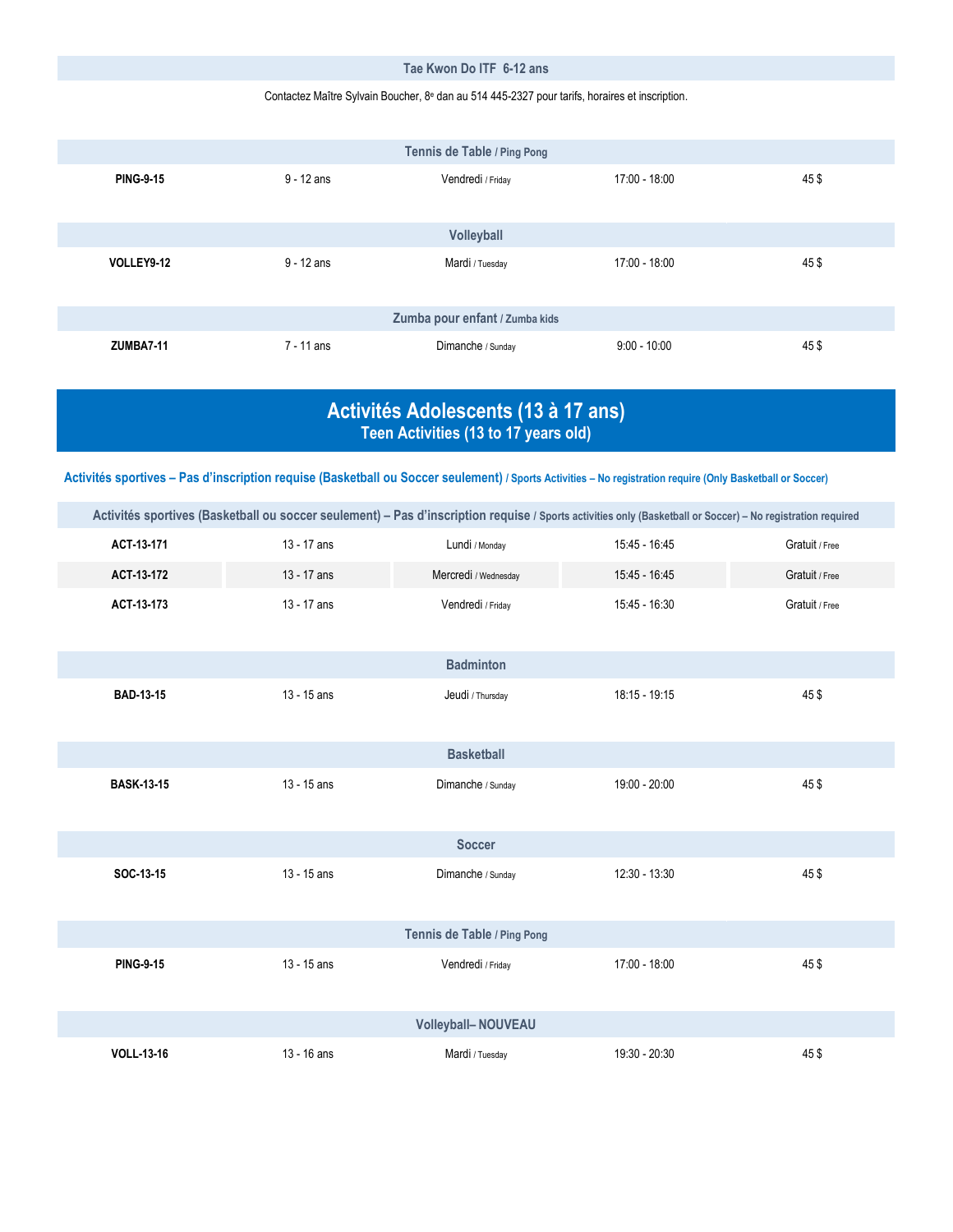# **Activités Adolescents (16 ans +) / Adult Activities (16 years +)**

| Basketball ou soccer (Demi-gymnase) / Basketball or Soccer (Half-gym) |                                        |                 |                |  |  |
|-----------------------------------------------------------------------|----------------------------------------|-----------------|----------------|--|--|
| ACT-SPO161                                                            | Lundi et Vendredi / Monday and Friday* | 12:00 - 13:30   |                |  |  |
|                                                                       | Mardi / Tuesday                        | $12:00 - 13:15$ |                |  |  |
|                                                                       | Mercredi / Wednesday*                  | 12:00 - 13:15   | Gratuit / Free |  |  |
|                                                                       | Jeudi / Thursday                       | 12:00 - 13:15   |                |  |  |

**16 ans et plus seulement (Pas inscription requise) / 16 years and older only (No registration required)**

|                                                                                                                                                                                                                                                                                 | Badminton libre / Open                 |                                  |                                   |
|---------------------------------------------------------------------------------------------------------------------------------------------------------------------------------------------------------------------------------------------------------------------------------|----------------------------------------|----------------------------------|-----------------------------------|
| BAD-16+1                                                                                                                                                                                                                                                                        | Mardi / Tuesday                        | 20:45 - 22:00                    | 35\$                              |
| <b>BAD-16+2</b>                                                                                                                                                                                                                                                                 | Mercredi / Wednesday                   | 20:45 - 22:00                    | $35$ \$                           |
|                                                                                                                                                                                                                                                                                 |                                        |                                  |                                   |
|                                                                                                                                                                                                                                                                                 | Basketball libre / Open                |                                  |                                   |
| <b>BASKET-L1</b>                                                                                                                                                                                                                                                                | Lundi / Monday                         | 20:45 - 22:00                    | 35\$                              |
|                                                                                                                                                                                                                                                                                 | Hockey libre / Open                    |                                  |                                   |
| <b>HOCKEY-L1</b>                                                                                                                                                                                                                                                                | Jeudi / Thursday                       | 20:45 - 22:00                    | $35$ \$                           |
|                                                                                                                                                                                                                                                                                 | Midi-Express - Demi-gymnase / Half-gym |                                  |                                   |
| MIDI-EXP-1                                                                                                                                                                                                                                                                      | Lundi / Monday                         | 12:00 - 12:45                    | 30 <sup>°</sup>                   |
| MIDI-EXP-2                                                                                                                                                                                                                                                                      | Mercredi / Wednesday                   | 12:00 - 12:45                    | 30\$                              |
| MIDI-EXP-3                                                                                                                                                                                                                                                                      | Vendredi / Friday                      | 12:00 - 12:45                    | 30 <sup>°</sup>                   |
|                                                                                                                                                                                                                                                                                 | Pickleball libre / Open                |                                  |                                   |
| <b>PICK-S-161</b>                                                                                                                                                                                                                                                               | Lundi / Monday                         | 13:45 - 15:30                    | 30 <sup>°</sup>                   |
| <b>PICK-S-162</b>                                                                                                                                                                                                                                                               | Mardi / Tuesday                        | 13:30 - 15:15                    | $30$ \$                           |
| <b>PICK-S-163</b>                                                                                                                                                                                                                                                               | Vendredi / Friday                      | 13:45 - 15:30                    | $30$ \$                           |
|                                                                                                                                                                                                                                                                                 | Soccer libre / Open                    |                                  |                                   |
| SOC1-16+1                                                                                                                                                                                                                                                                       | Vendredi / Friday                      | 20:45 - 22:00                    | $35$ \$                           |
| SOC1-16+2                                                                                                                                                                                                                                                                       | Samedi / Saturday                      | 18:30 - 19:45                    | $35$ \$                           |
|                                                                                                                                                                                                                                                                                 |                                        |                                  |                                   |
|                                                                                                                                                                                                                                                                                 | Volleyball libre / Open                |                                  |                                   |
| VOLLEY-L1                                                                                                                                                                                                                                                                       | Mercredi / Wednesday                   | 20:45 - 22:00                    | 35\$                              |
| Forfaits - Cours Adultes / Adult Course Packages                                                                                                                                                                                                                                |                                        |                                  |                                   |
| Choisissez parmi / Select from : Bootcamp - Bootcamp TRX - Cardio Spin - HIIT - Mise en forme - Pilates - Pound - Tabata - Total Cycle -<br>Yoga - Zumba / Bootcamp - Bootcamp TRX - Cardio Spin - HIIT - Total Fitness - Pilates - Pound - Tabata - Total Cycle - Yoga - Zumba |                                        |                                  |                                   |
| 1 Programme / 1 course : 70 \$                                                                                                                                                                                                                                                  | 2 Programmes / 2 courses : 110 \$      | 3 Programmes / 3 courses: 160 \$ | 4 Programmes / 4 courses : 205 \$ |
|                                                                                                                                                                                                                                                                                 |                                        |                                  |                                   |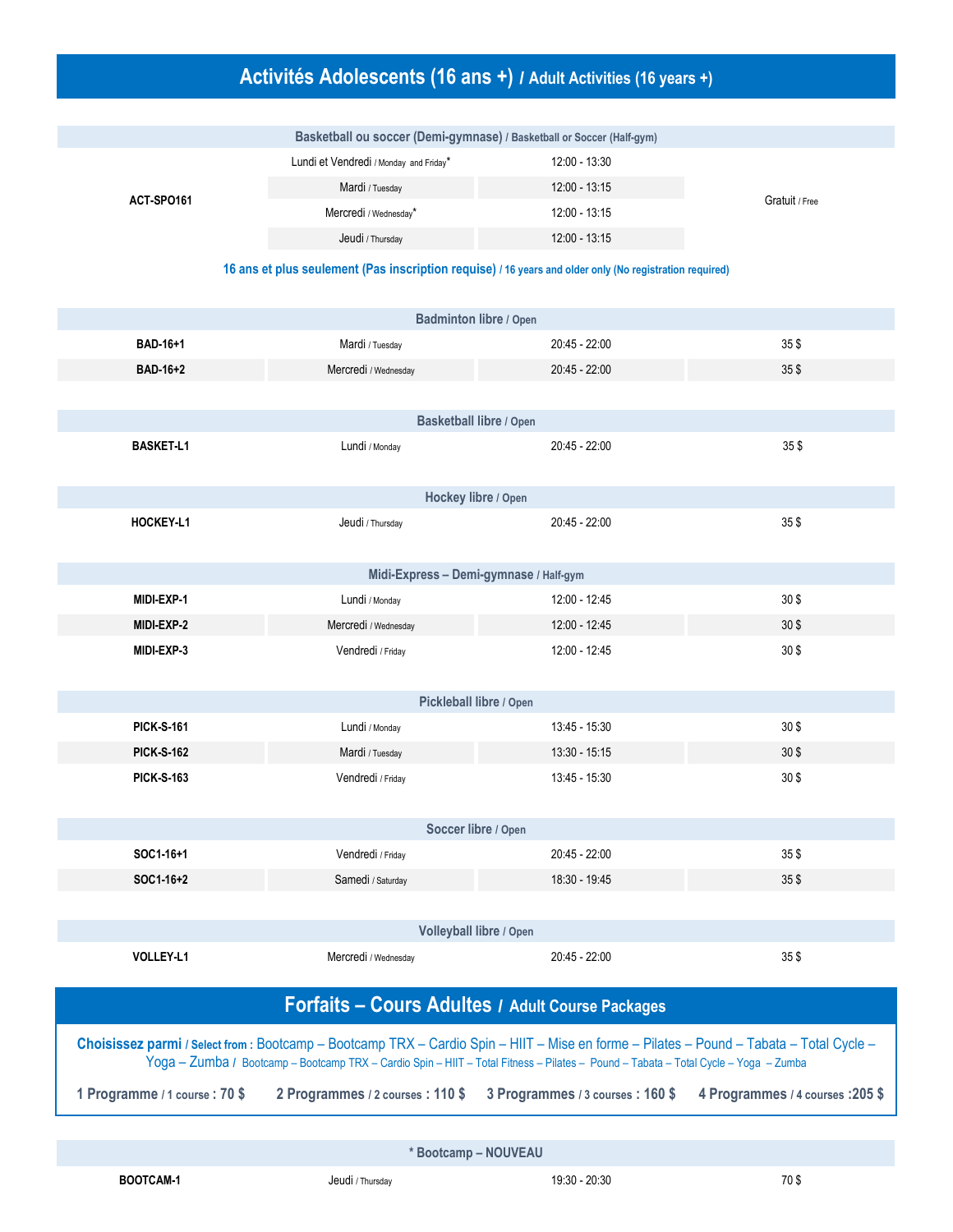| * Bootcamp TRX - NOUVEAU                       |                                                                            |                 |      |  |  |
|------------------------------------------------|----------------------------------------------------------------------------|-----------------|------|--|--|
| BOTRX-1                                        | Mardi / Tuesday                                                            | 18:15 - 19:15   | 70\$ |  |  |
|                                                | * Cardio Spin - NOUVEAU                                                    |                 |      |  |  |
| CASPI-1                                        | Mercredi / Wednesday                                                       | $7:00 - 8:00$   | 70\$ |  |  |
| CASPI-2                                        | Vendredi / Friday                                                          | $7:00 - 8:00$   | 70\$ |  |  |
|                                                |                                                                            |                 |      |  |  |
|                                                | *HIIT                                                                      |                 |      |  |  |
| HIIT-1                                         | Mercredi / Wednesday                                                       | 19:00 - 20:00   | 70\$ |  |  |
|                                                |                                                                            |                 |      |  |  |
|                                                | *Mise en Forme / Total Fitness                                             |                 |      |  |  |
| <b>MISE-ALL</b>                                | Mardi / Tuesday                                                            | 18:15 - 19:15   | 70\$ |  |  |
|                                                |                                                                            |                 |      |  |  |
|                                                | *Pilates                                                                   |                 |      |  |  |
| PILATES-L1                                     | Lundi / Monday                                                             | 18h:00 - 19:00  | 70\$ |  |  |
| PILATES-L2                                     | Lundi (Avancé) / Monday (Advanced)                                         | 19:15 - 20:15   | 70\$ |  |  |
| PILATES-L3                                     | Lundi / Monday                                                             | $20:30 - 21:30$ | 70\$ |  |  |
|                                                |                                                                            |                 |      |  |  |
|                                                | *Pound                                                                     |                 |      |  |  |
| POUND-1                                        | Mardi / Tuesday                                                            | 19:30 - 20:30   | 70\$ |  |  |
|                                                |                                                                            |                 |      |  |  |
|                                                | *Tabata                                                                    |                 |      |  |  |
| TABATA-1                                       | Jeudi / Thursday                                                           | 18:15 - 19:15   | 70\$ |  |  |
|                                                |                                                                            |                 |      |  |  |
|                                                | <i><b>*Total cycle</b></i>                                                 |                 |      |  |  |
| TOTCYC-1                                       | Vendredi / Friday                                                          | 17:00 - 18:00   | 70\$ |  |  |
|                                                | *Yoga                                                                      |                 |      |  |  |
| YOGA-DE16+                                     | Samedi (Débutant) / Saturday (Beginner)                                    | $9:00 - 10:00$  | 70\$ |  |  |
| YOGA-IN16+                                     | Mercredi (Intermédiaire) / Wednesday (Intermediate)                        | $20:15 - 21:15$ | 70\$ |  |  |
| YOGA-AV161                                     | Samedi (Avancé) / Saturday (Advanced)                                      | $10:15 - 11:15$ | 70\$ |  |  |
|                                                |                                                                            |                 |      |  |  |
| *Zumba                                         |                                                                            |                 |      |  |  |
| ZUM-16+1                                       | Jeudi / Thursday                                                           | 19:30 - 20:30   | 70\$ |  |  |
| ZUM-16+2                                       | Dimanche / Sunday                                                          | $10:00 - 11:00$ | 70\$ |  |  |
|                                                |                                                                            |                 |      |  |  |
|                                                | *Zumba - Un mélange de Core, Burst, Glutes et du lifestyle Zumba - NOUVEAU |                 |      |  |  |
| ZUM-16+M                                       | Mardi / Tuesday                                                            | 19:30 - 20:30   | 70\$ |  |  |
|                                                |                                                                            |                 |      |  |  |
| Activités (40 ans +) / Activities (40 years +) |                                                                            |                 |      |  |  |

**Votre premier cours et l'inscription sera le 24 avril en personne seulement. / Your first day of class and the registration will be on April 24th, in person only.**

| Circuit Santé + / Healthy Circuit + |                      |                 |                |  |  |
|-------------------------------------|----------------------|-----------------|----------------|--|--|
| CR-SA-40+1                          | Mercredi / Wednesday | $9:00 - 10:00$  |                |  |  |
| CR-SA-40+2                          | Mercredi / Wednesday | $10:00 - 11:00$ | Gratuit / Free |  |  |
| CR-SA-40+3                          | Mercredi / Wednesday | 11:00 - 12:00   |                |  |  |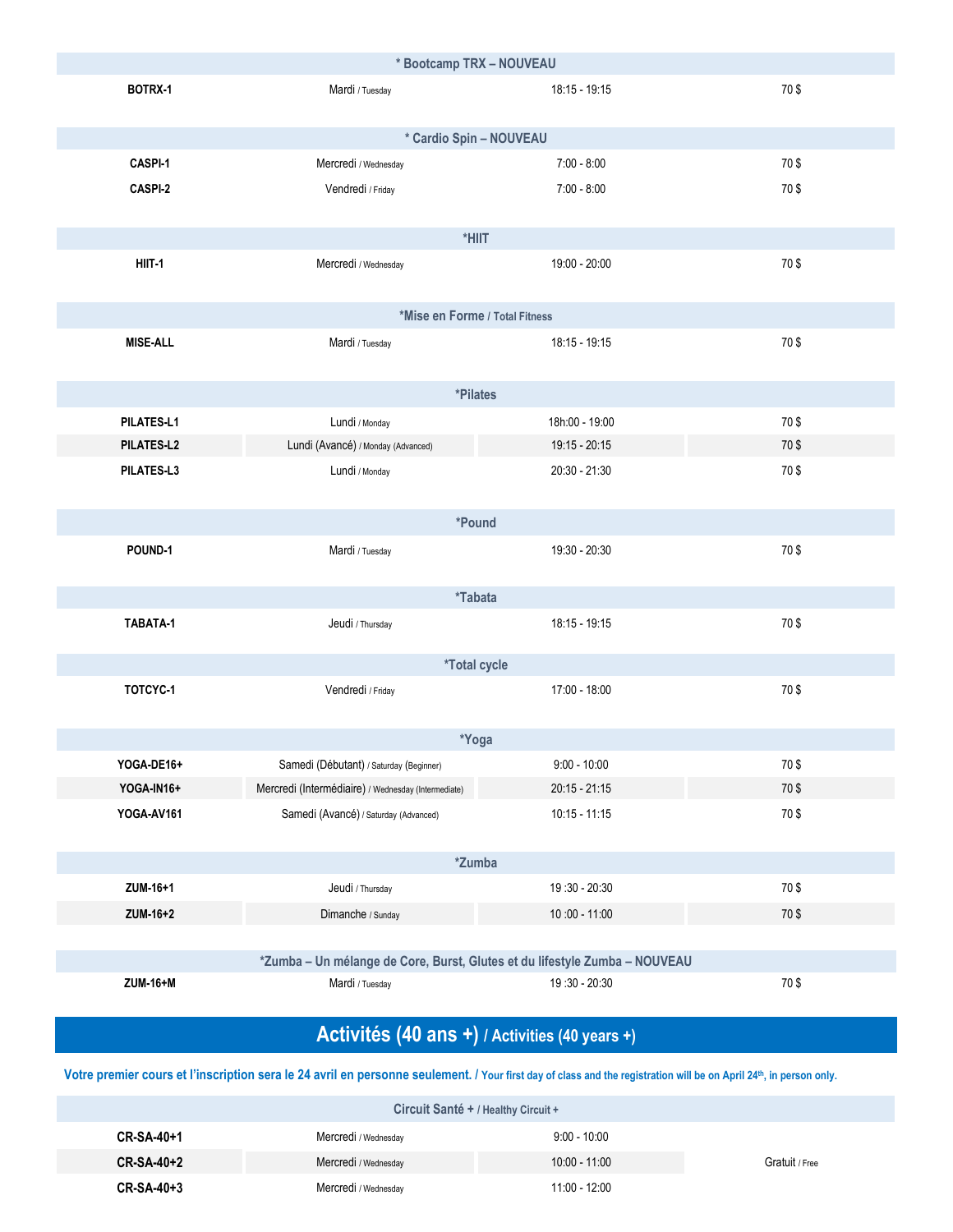## **Activités Ainés (55 ans +) / Senior Activities (55 years +)**

|                  | <b>Circuit TRX - NOUVEAU</b>                                                                 |                 |           |  |  |
|------------------|----------------------------------------------------------------------------------------------|-----------------|-----------|--|--|
| CITRX-55+1       | Mardi / Tuesday                                                                              | $8:30 - 9:30$   | 50\$      |  |  |
| CITRX-55+2       | Mardi / Tuesday                                                                              | $9:30 - 10:30$  | 50\$      |  |  |
|                  |                                                                                              |                 |           |  |  |
|                  | <b>Conditionnement physique / Fitness Training</b>                                           |                 |           |  |  |
| CON-PHY-1        | Lundi / Monday                                                                               | $8:15 - 9:15$   | 20\$      |  |  |
| CON-PHY-2        | Lundi / Monday                                                                               | $9:15 - 10:15$  | $20$ \$   |  |  |
| CON-PHY-3        | Lundi / Monday                                                                               | $10:15 - 11:15$ | $20$ \$   |  |  |
| CON-PHY-4        | Mercredi / Wednesday                                                                         | $8:15 - 9:15$   | $20$ \$   |  |  |
| CON-PHY-5        | Mercredi / Wednesday                                                                         | $9:15 - 10:15$  | 20\$      |  |  |
| CON-PHY-6        | Mercredi / Wednesday                                                                         | $10:15 - 11:15$ | $20$ \$   |  |  |
| CON-PHY-7        | Vendredi / Friday                                                                            | $8:15 - 9:15$   | $20$ \$   |  |  |
| CON-PHY-8        | Vendredi / Friday                                                                            | $9:15 - 10:15$  | $20$ \$   |  |  |
| CON-PHY-9        | Vendredi / Friday                                                                            | $10:15 - 11:15$ | $20$ \$   |  |  |
|                  |                                                                                              |                 |           |  |  |
|                  | Étirements / Stretching                                                                      |                 |           |  |  |
| ETIR-55+1        | Vendredi / Friday                                                                            | 11:30 - 12:30   | 50\$      |  |  |
|                  |                                                                                              |                 |           |  |  |
|                  | Gestion de la doule Chronique via Exercices / Chronic Px Management Exercice Class - NOUVEAU |                 |           |  |  |
| GESD-55+1        | Lundi / Monday                                                                               | $9:30 - 10:30$  | 50\$      |  |  |
| GESD-55+2        | Lundi / Monday                                                                               | 10:45 - 11:45   | 50\$      |  |  |
|                  |                                                                                              |                 |           |  |  |
|                  | Musculation encadrée / Supervised weight training                                            |                 |           |  |  |
| <b>MUSC-EN1</b>  | Mardi et jeudi / Tuesday and Thursday                                                        | $8:00 - 9:00$   | 50\$      |  |  |
| <b>MUSC-EN2</b>  | Mardi et jeudi / Tuesday and Thursday                                                        | $9:00 - 10:00$  | 50\$      |  |  |
|                  |                                                                                              |                 |           |  |  |
|                  | <b>Pilates</b>                                                                               |                 |           |  |  |
| <b>PILA-55+1</b> | Lundi / Monday                                                                               | 13:00 - 14:00   | 50\$      |  |  |
| <b>PILA 55+2</b> | Jeudi / Thursday                                                                             | 13:00 - 14:00   | $50$ \$   |  |  |
|                  | <b>Yin Yoga</b>                                                                              |                 |           |  |  |
| <b>YINYO55+1</b> | Mardi / Tuesday                                                                              | $10:15 - 11:15$ | 50\$      |  |  |
| <b>YINYO55+2</b> | Jeudi / Thursday                                                                             | 14:15 - 15:15   | 50\$      |  |  |
|                  | Yoga                                                                                         |                 |           |  |  |
| YOGA-55+1        | Mardi / Tuesday                                                                              | $9:00 - 10:00$  | 50\$      |  |  |
| YOGA-55+2        | Vendredi / Friday                                                                            | $9:00 - 10:00$  | $50$ $\$$ |  |  |
|                  |                                                                                              |                 |           |  |  |
|                  | *Zumba Gold - NOUVEAU                                                                        |                 |           |  |  |
| ZUM-G-55+1       | Mardi / Tuesday                                                                              | 11:30 - 12:30   | 50\$      |  |  |
|                  |                                                                                              |                 |           |  |  |

# **Activités maman et bébé (0 à 12 mois) / Mom & Tot's activities (0 to 12 months)**

**Bootcamp maman bébé / Mommy Baby Bootcamp**